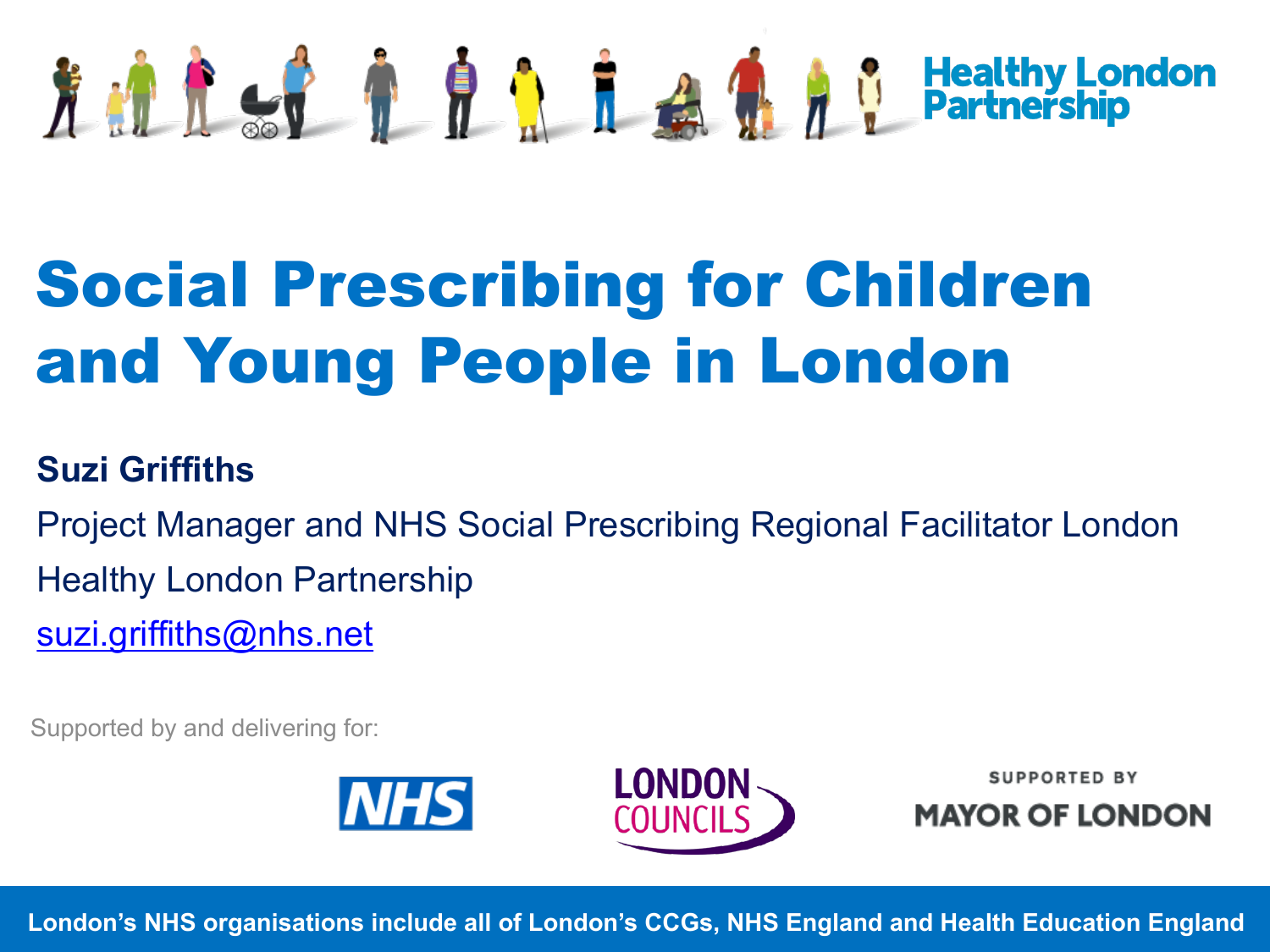## Social Prescribing – what is it?

- **Social Prescribing (SP) is the process by which health professionals refer patients to Social Prescribing Link Workers (SPLW) to address their non-clinical needs that are negatively impacting on their health and wellbeing.**
- **SPLW connect people with community based organisations, servces and activities** to prevent the exacerbation of current issues and conditions, and ultimately help tackle health inequalities.
- **SP should be about what matters to me**  friendship and society, creativity, physical activity, being outdoors, conversation, consolation, laughter, safety.
- **SPLW are there to listen** and get people the help and support they need for issues such as finance, housing, employment, social welfare and legal advice.
- **SP is intended to support but not replace formal healthcare resources** such as psychiatric support and medical treatment.



https://www.england.nhs.uk/perso ial-prescribing/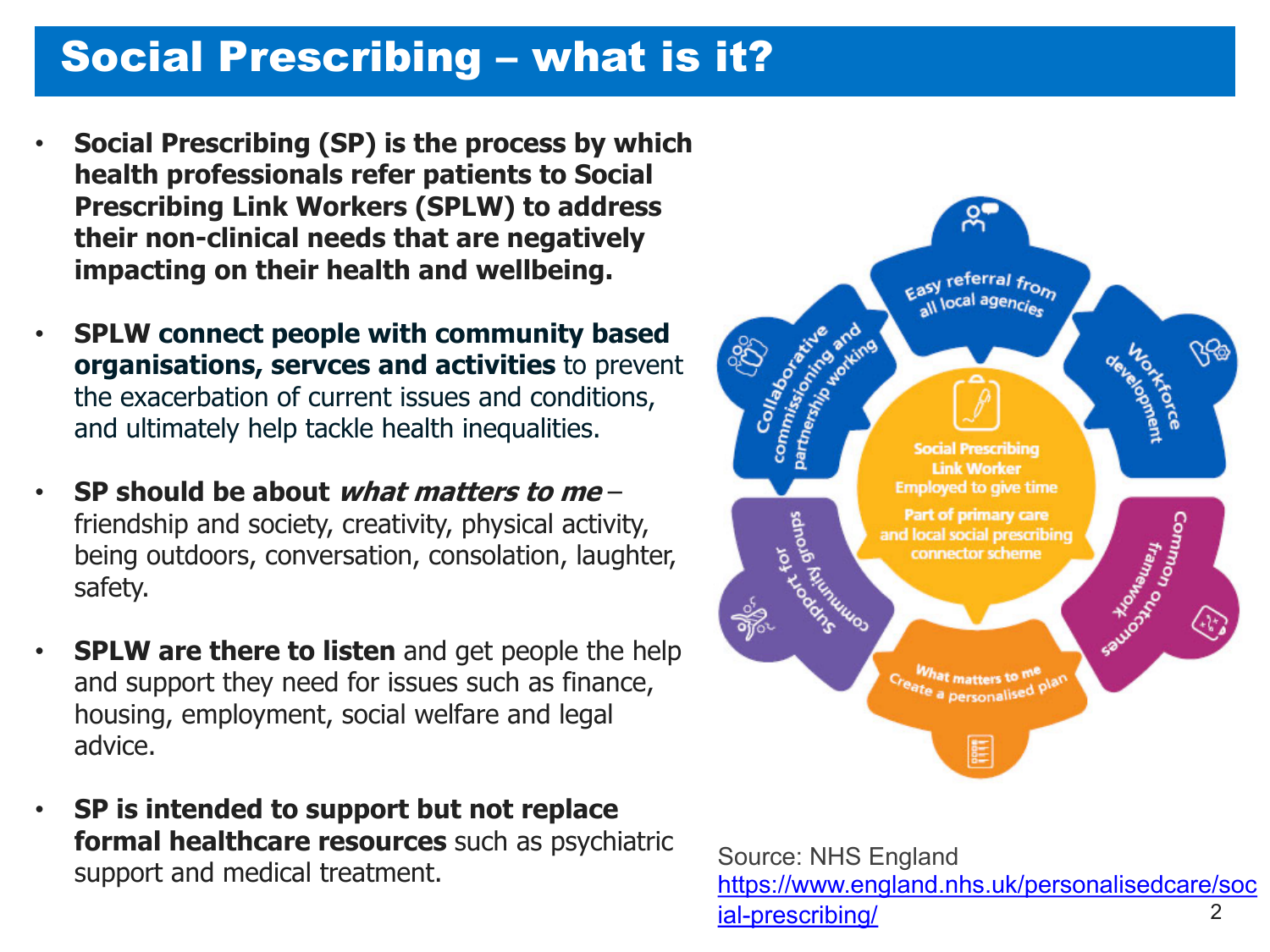### Social Prescribing in London

- $\circ$  Social Prescribing (SP) is being mainstreamed by NHS Engl Social Prescribing Link Workers (SPLW) based in Primary C Networks (PCNs) since June 2019. In London, there are Sc Prescribing services based in all boroughs and more than 3 covering c200 PCNs.
- o **The majority of SP services are for adults only when Personalised Care should deliver 'whole population approaches to supporting people of all ages' (NHSE, Universal Personalised Care Model**). There is a gap for children and young people that needs to be addressed more than ever, recognising that 40% of activity in primary care to them.
- $\circ$  PCNs use the Additional Roles Reimbursement Scheme (AR recruit Social Prescribing Link Workers and other Personalis roles into GP practices. A very small number of PCNs in Lo are using the ARRS funding to employ CYP SPLW.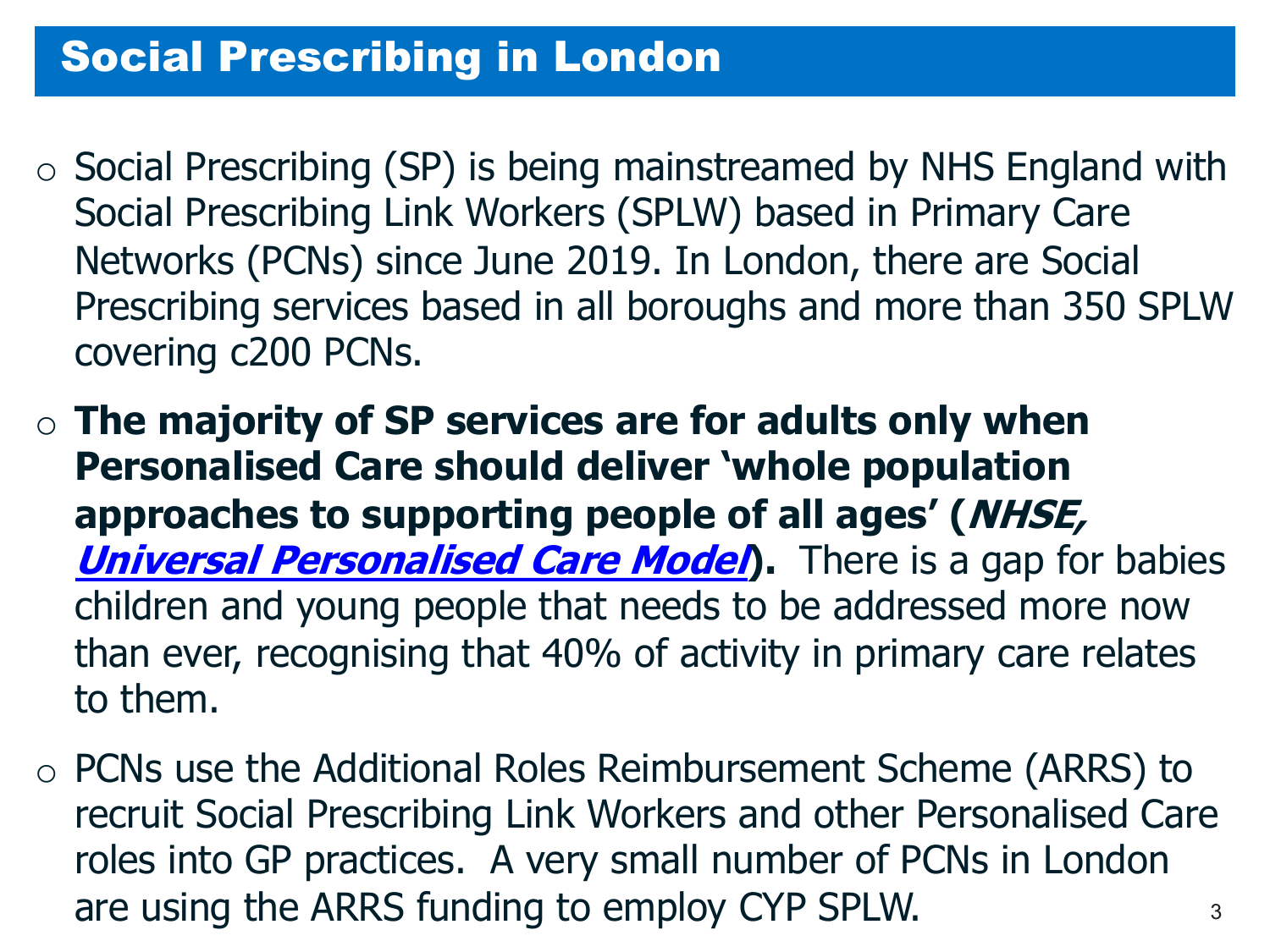#### CYP SP - Current landscape in London

#### **Early intelligence gathering in London has revealed activity/interest:**

- North East London initiated a series of 6-month test pilots in 2021 in 6 boroughs to local models of CYP SP;
- Waltham Forest Early Years SP project; City and Hackney; Redbridge and Newham
- SP projects live in Enfield & Islington; Camden, Haringey and Barnet ICS funded projects 22/23
- West London looking to recruit CYP SPLW in 3 PCNs Greenwich, Lambeth (Herne I and Well Centre) and Bexley
- 1 CYP SPLW in Wandsworth; Merton to commission a pilot
- **Part of wider NHS London plans for CYP Integration and the Improveme Collaborative**

#### **Conversations about opportunities for CYP SP in secondary care / MH Trusts:**

- Kings Adolescent Outreach Service (KAOS) partnership with Redthread
- Imperial College Healthcare NHS Trust recruiting Paediatric Coordinator with SP
- Barts Health Trust recruiting a CYP SPLW
- **East London NHS Foundation Trust**
- Lewisham and Greenwich NHS Trust

#### **Social Prescribing for CYP at risk of youth violence, led by the NHS London Reduction Programme:**

- Development of a pathway and toolkit https://www.england.nhs.uk/london/lond networks/our-networks/violence-reduction/social-prescribing/
- Pilots in Enfield and Hackney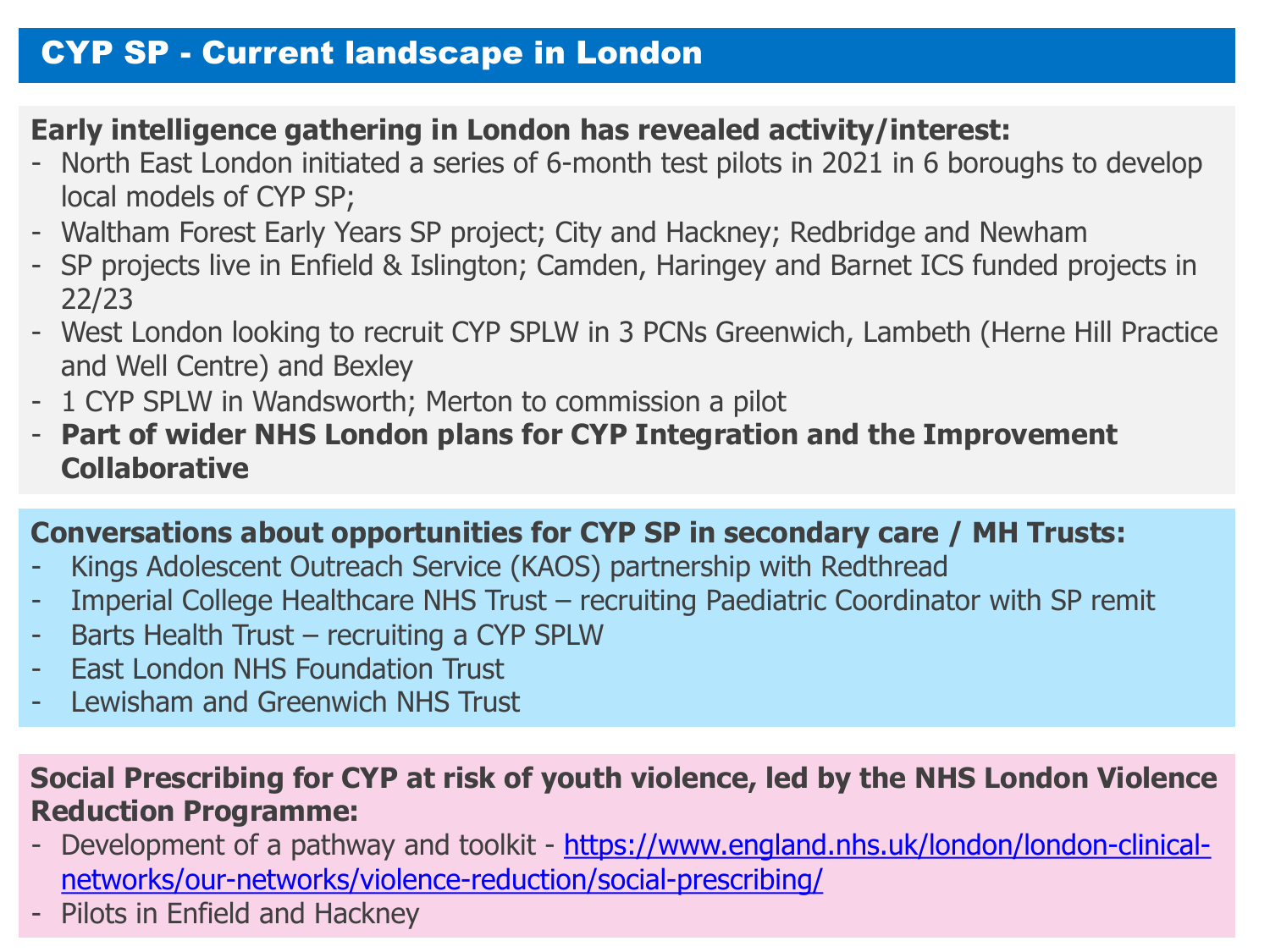## Social Prescribing – opportunities for CYP

- <sup>o</sup> **Social Prescribing for CYP is an emerging area nationally and there is growing energy and commitment to develop approaches in London**.
- o Social Prescribing for CYP can be all age (0 up to 18/25 years) and/or can be targeted at particular cohorts for specific reasons:
	- $\circ$  Long term conditions such as asthma, diabetes
	- o Mental Health e.g waiting CAHMS assessment, social isolation, low level anxiety and depression
	- o At risk of youth violence
	- $\circ$  Learning disabilities and autism e.g waiting autism assessment
	- $\circ$  Families with young children aged 0-5 years
	- $\circ$  Transition points (e.g. children to adults services, primary to secondary school, step down from statutory services)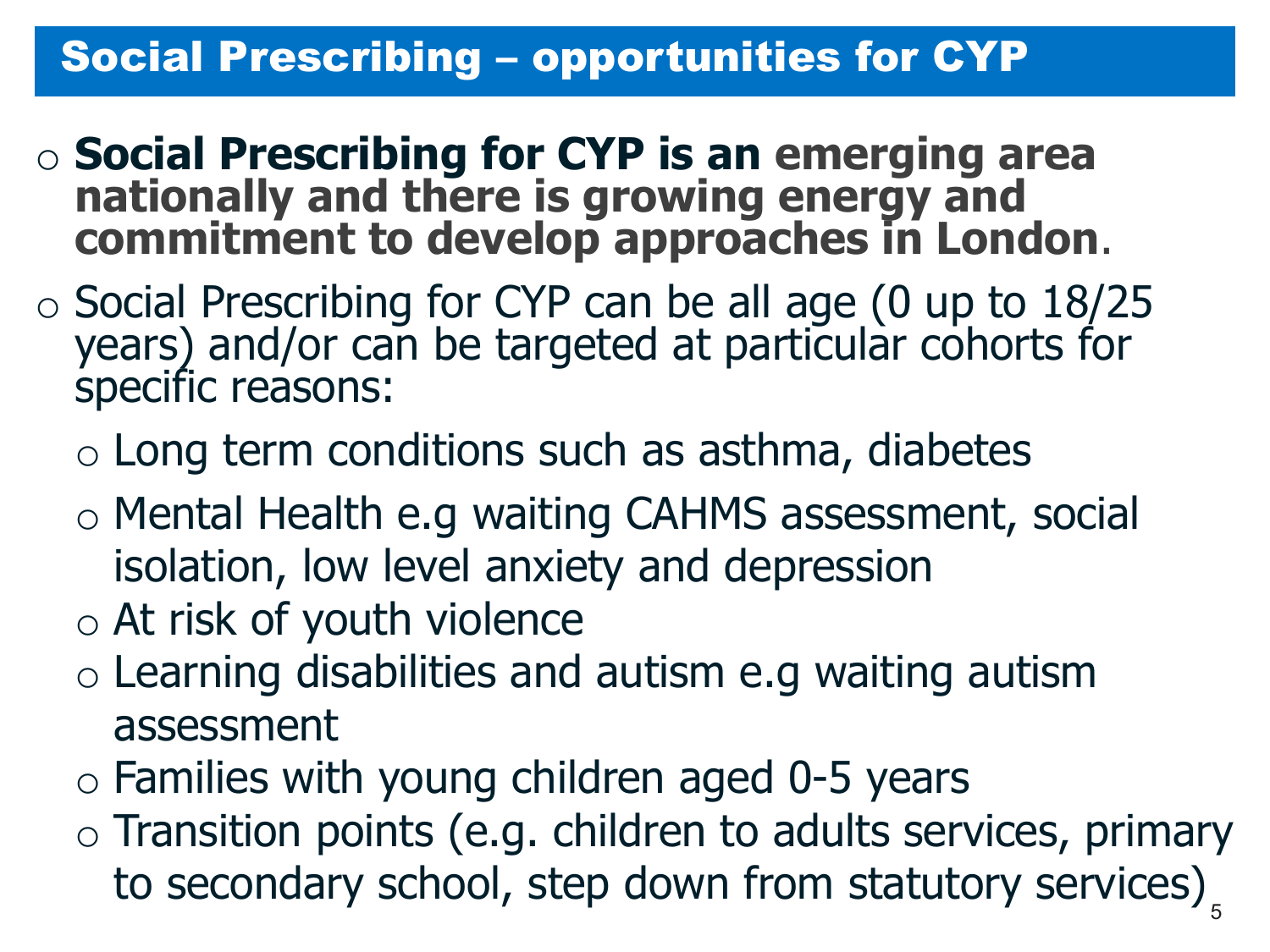## Developing ambitions for CYP Social Prescribing in London

**On Wednesday 6th October 2021, the NHSE London CYP Strategic Forum agreed to support the expansion of Social Prescribing for CYP in London. It was agreed to:**

- Pilot different CYP SP approaches and pathways, in every Integrated Care System (ICS) region in London, for example, in different settings, different target cohorts etc to test models and identify best practice.
- NHS London Transformation Funding identified to support activity at ICS level, in collaboration with borough integrated care partnerships.

#### **On Wednesday 20th October, a Strategic Roundtable to develop a common shared ambition for CYP Social Prescribing in London.**

Approx 40 attendees from multi-agency strategic partners including NHS, ICS', local authorities, London Sport, Partnership for Young London, London Plus.

#### **Agreement to have CYP Social Prescribing activity in every borough by 2023/24.**

 $\ddot{\phantom{0}}$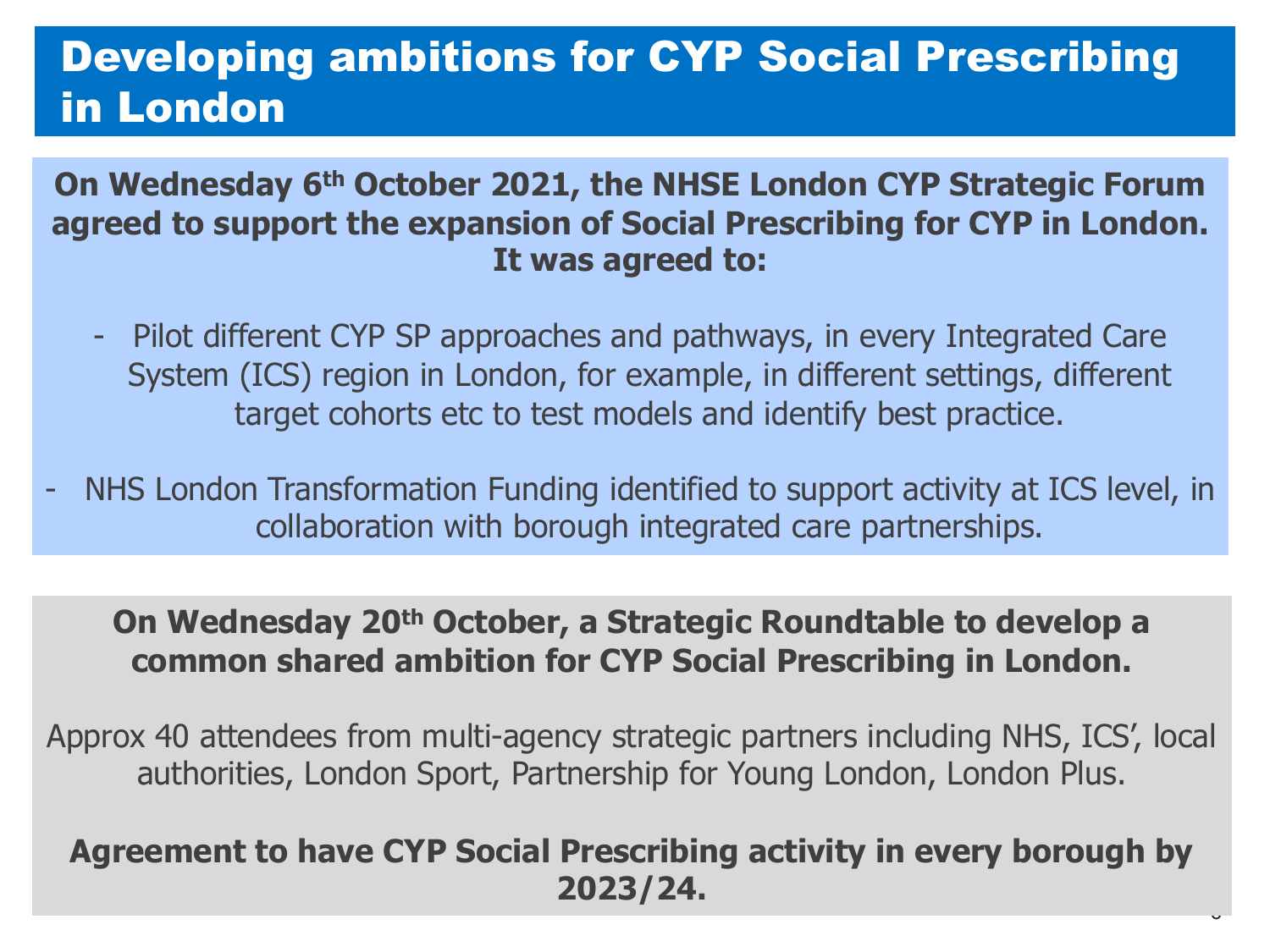## **Some key considerations**

- **Social Prescribing for CYP requires a different approach** Widely recognised that CYP don't access primary care in the same way as adults. Need to consider local infrastructure and population health needs.
- **Know what is already out there!**  A great and diverse range of activities and services for CYP and families is available in communities provided by local authorities, schools, children's centres, charities, youth organisations, libraries and leisure centres. Much of the work they do already is Social Prescribing (but not necessarily called that!).
- **A multi-agency approach is required –** NHS needs to collaborate with local authorities, schools and youth VCSE sector to 'join the dots' about what services and activities are available locally to avoid duplication and build workable pathways.

## **Social prescribing is the bridge between health and care settings and the community.**

**It is a mechanism for connecting all the different agencies that support the physical, mental and emotional health and wellbeing of CYP.** 

**Social Prescribing supports early intervention, and in preventing problems from reaching the point when clinical interventions may be necessary.**